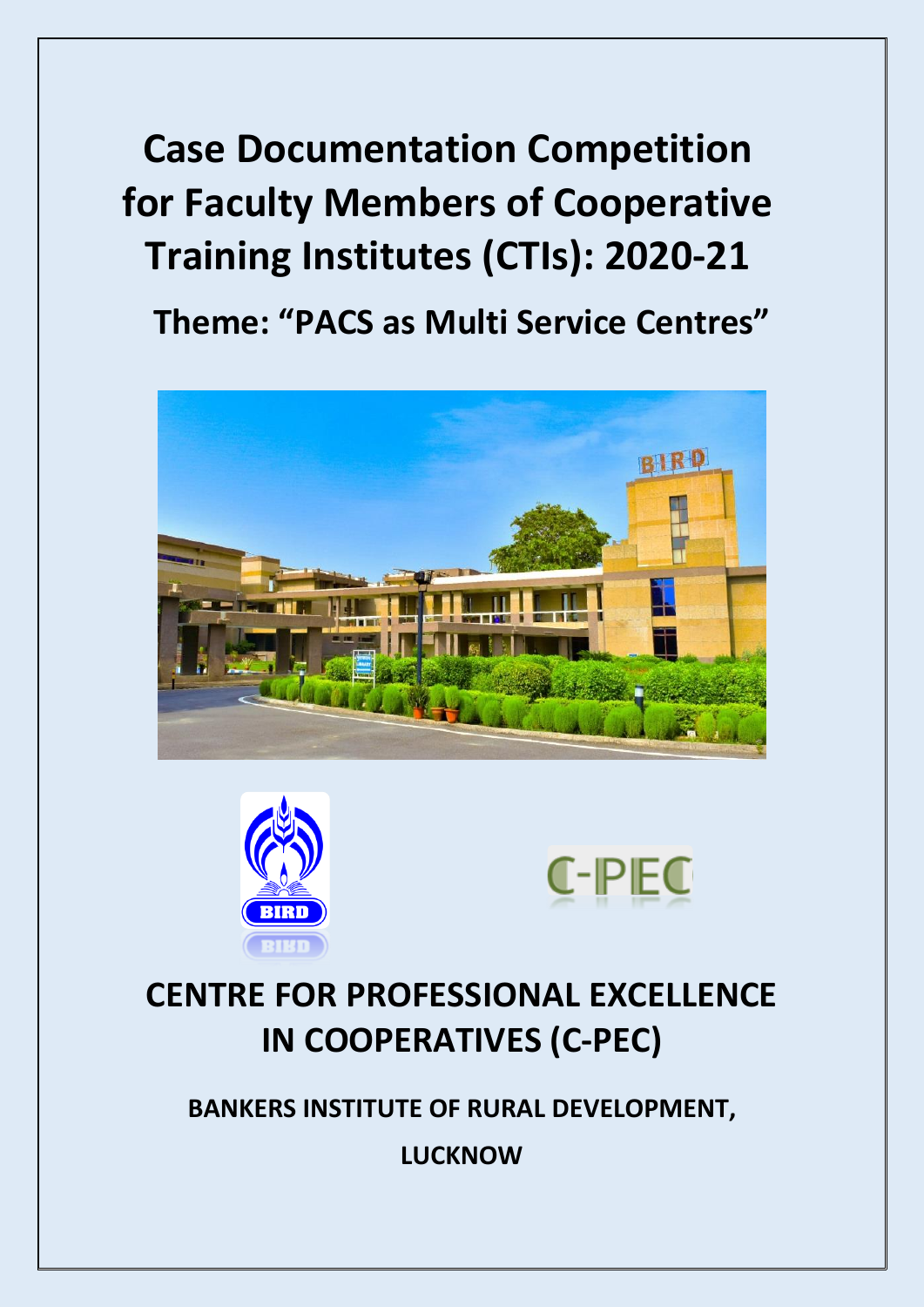# **CENTRE FOR PROFESSIONAL EXCELLENCE IN COOPERATIVES (C-PEC)**

# **BIRD, LUCKNOW**

#### **Competition on "PACS as MSC" Case Documentation: 2020-21**

#### **About C-PEC**

A Centre for Professional Excellence in Cooperatives (C-PEC) has been set up within the Bankers Institute of Rural Development (BIRD) to streamline training systems in Cooperative Credit Structure (CCS) which would ensure availability of professional staff with the cooperatives for efficient delivery of banking and financial services. The vision of C-PEC is to be an independent, competent and eminent centre offering services to promote creation of a cadre of professional excellence in the cooperative credit structure.

## **Case Study Background**

The concept of PACS as Multi-Service Centres for their members was envisioned by NABARD in 2011-12. PACS can play an important role in providing all the facilities required by the farmers. To increase the business portfolio of PACS so as to make it a self-sustainable entity, it is essential that the PACS should provide additional services like offering agriculture implements on hiring basis, enabling collective purchase of inputs, having good quality storage capacity as per Warehousing Development and Regulatory Authority (WDRA) norms, etc. The concept of PACS as MSC can be used to emphasize those business activities that benefit particular segments of beneficiaries, particularly the economically and socially weaker sections of society.

The success of PACS as Multi Service Centres is to a large extent, dependent on being an early entrant in a business opportunity in the rural areas. Studying the demands of rural population and segmenting those demands vis-à-vis the demographic profile is crucial part of a successful business plan of the PACS aiming to diversify its business activities.

## **Case Study Competition**

**PACS as MSCs was a thrust area for NABARD since 2012 to encourage PACS to become viable business entities through member oriented services. Several PACS have implemented successful development**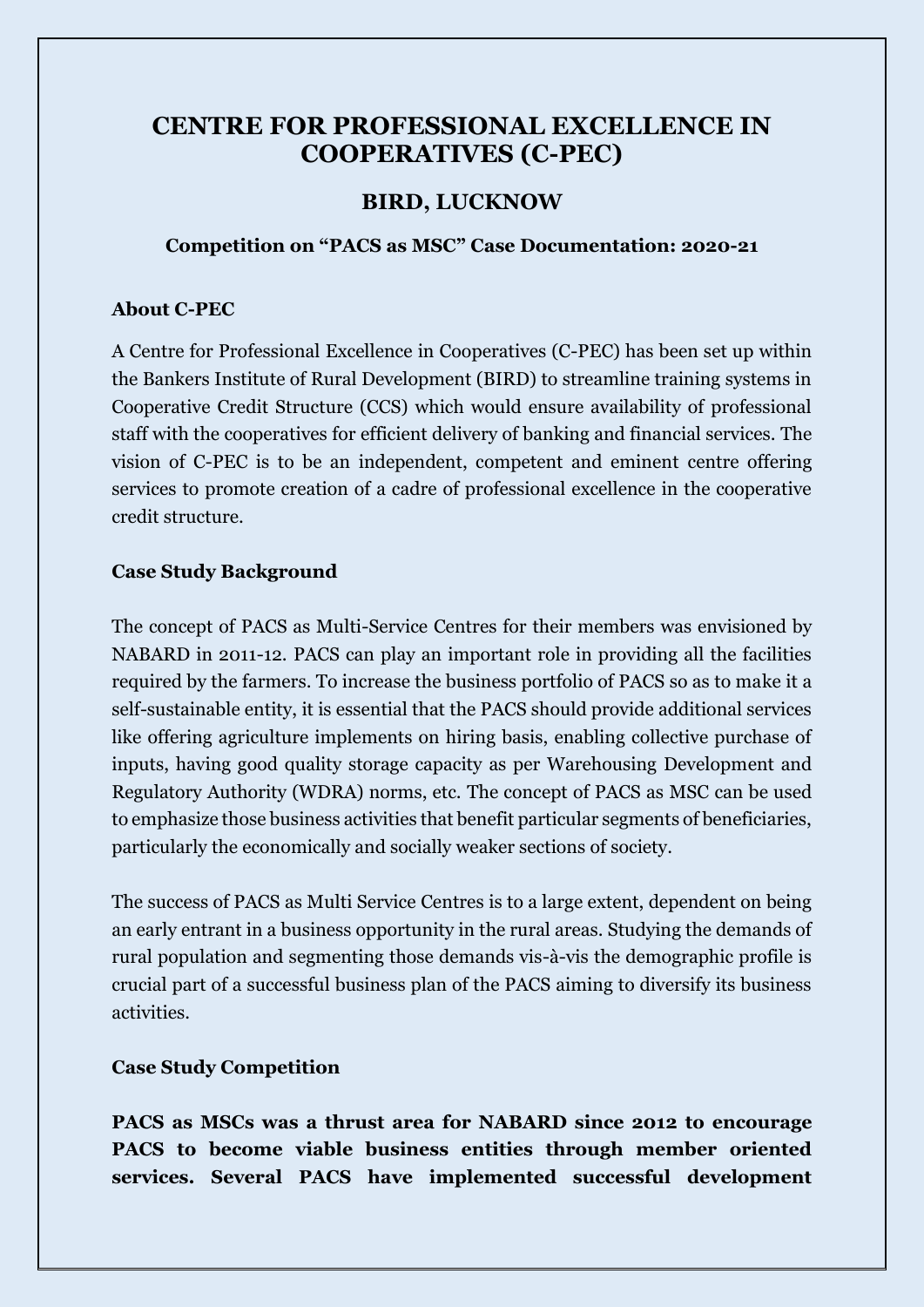**initiatives under the Multi- Service Concept. GoI emphasis on the doubling of farmers income can become a reality if the right type of facilities are extended to the agriculture sector. Towards this end, Central Sector Schemes such as promoting 10,000 FPOs in the next five years, setting up of Agri Infrastructure Fund and Market Reforms are significant measures impacting the farmers in a positive way.**

**On August 9, Prime Minister [Narendra Modi](https://indianexpress.com/about/narendra-modi) launched the Rs. 1 lakh crore Agriculture Infrastructure Fund (AIF). NABARD has been encouraging PACS to take up such activities as are eligible for subvention under the AIF. To facilitate PACS to avail of the interest subvention benefit extended for eligible activities under the Agriculture Infrastructure Fund, NABARD has launched a Special Refinance Facility for the co-operatives under the PACS as MSC scheme.**

As faculty of CTIs, we need a pool of cases that documented professionally for motivating our co-operatives to turn into viable Multi- Service Centres. C-PEC, BIRD is pleased to announce a Case Documentation Competition on the theme "PACS as Multi Service Centres (MSC)" to encourage all **the existing faculty members of Cooperative Training Institutes (CTIs)** to prepare case studies documenting successful interventions in this domain.

## **Broad Features**

- a) The guidelines for preparing the case, including its format and other details are enumerated in the **Annexure**. The case should conform to the prescribed format.
- b) The case can be documented by individuals or a team of individuals and submitted. However, in case of teams, the honorarium will be awarded to the team and shared among the members of the team, if selected.
- c) These cases may be sent by email to C-PEC at *cpecforccs@gmail.com*  with subject *"Entry under C-PEC Case Study Competition 2020-21"***.** A copy of the same may also be endorsed to **jothi.srinivas@nabard.org.**
- d) A Screening Committee set up by C-PEC would select the top 5 cases received, based on certain qualifying criteria adopted. These cases would be used by CPEC and BIRD as part of its study material and also may be considered for publishing as a Compendium, giving due recognition to the Authors. The cases submitted in the competition will be the sole intellectual property of C-PEC, BIRD, Lucknow and it will be free to use it for all its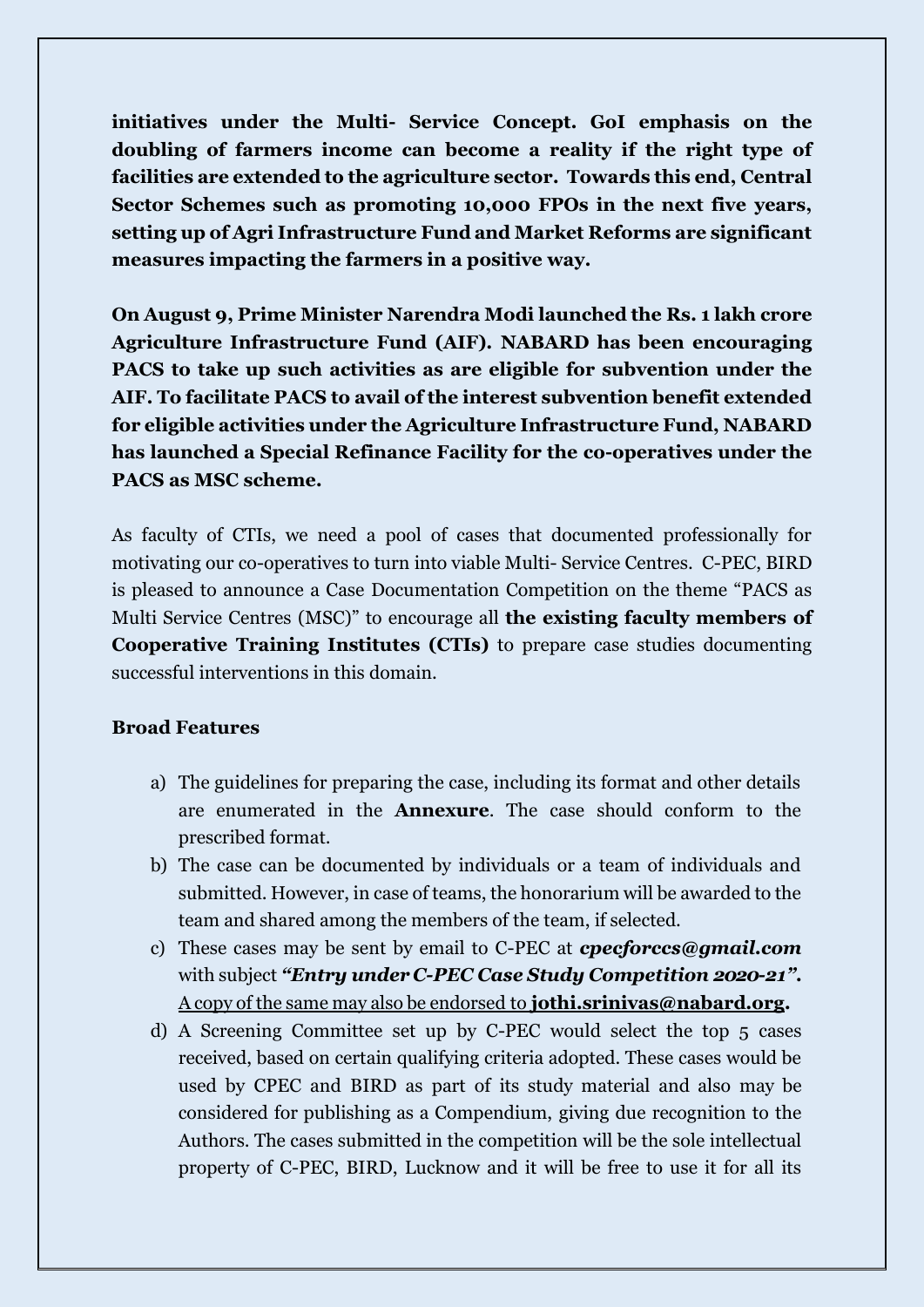academic purposes.

- e) If required, the authors of the selected may be invited to BIRD Lucknow for presentation and finalization of their cases along with trainer's notes before a select audience.
- f) The top 03 entries will be awarded as under:
	- $\bullet$  1st Prize: Rs. 15,000/-
	- $2<sup>nd</sup> Prize: Rs. 12,000/$
	- $\bullet$  3<sup>rd</sup> Prize: Rs. 10,000/-
- g) All other cases which conform to the norms of the competition and selected as eligible entries will be awarded a consolation prize of Rs.1000/-. CPEC, BIRD will have the right to reject any entry if not found suitable and the decision of C-PEC, BIRD will be final. No representations in this regard will be entertained.
- h) The last date for receipt of entries is **17 November 2020**.
- i) For any queries/clarifications, please contact C-PEC at 0522-2421799 or email to cpecforccs@gmail.com.

**Shankar A. Pande Director BIRD, Lucknow 14 October 2020**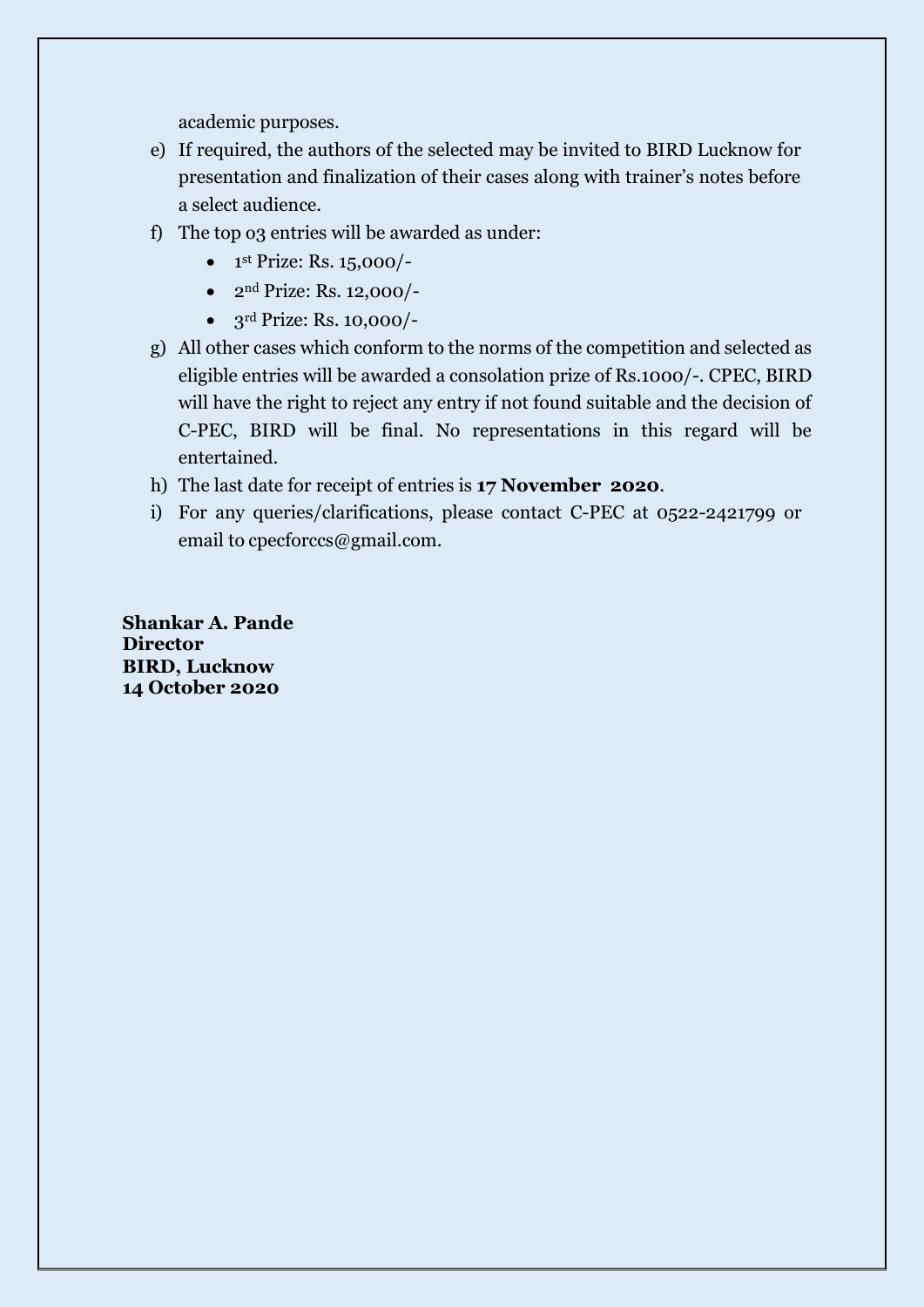#### **Annexure**

#### **General Guidelines for Writing "Case"**

#### **1. Introduction**

Reports of innovations and development initiatives in the grass root level cooperatives, challenges in implementation, the resultant success, best practices which are initiated or followed in rural areas with or without NABARD support. Each success could be attributed to various reasons. These reasons or parameters could relate to leadership, the idea, the processes followed, financials, gaps in policy, the environment, peoples' participation, etc.

If properly captured and documented, these factual representation of development initiatives or cases, the journey from planning to implementation, their influence on the rural populace, etc., could provide immense learning opportunities as also valuable inputs for policy formulation. The cases can also be resource for the faculty engaged in co-operative training. An attempt has been made by C-PEC, BIRD in the following paragraphs to share broad guidelines for preparation of such cases.

#### **2. What is a Case?**

A case is a story of a situation or events or processes based on the real experiences, about something that is unique, special or interesting or a practice connected with an organization, programme, intervention, product, process and programs. **For example, a case on how the successful PACS interventions/service to their members saved costs, improved access to implements and other quality inputs, access to latest technology, other innovative service and credit delivery models evolved , how MSC activities helped in transforming the PACS into a profit-making outlet.** 

#### **3. Why to document Case?**

The case gives the story behind the success /intervention by capturing what it required to bring it about. It can be a good opportunity to highlight a project/intervention's success. It can also bring attention of the policy makers to a particular challenge or difficulty in an intervention/programme. Documenting such efforts gives an opportunity to an individual/organization to highlight its interventions. It will also help in providing a ready recipe for replication in the similar situations in case of a success story.

#### **4. Advantages and Limitations of a Case**

The primary advantage of a case is that it provides complete, authentic and detailed information that may not be available otherwise by mere survey. Cases are generally an outcome of comprehensive study/understanding of the situation from all necessary angles using multiple methods of data collection (i.e., surveys, interviews, document review, and observation) to provide the complete story.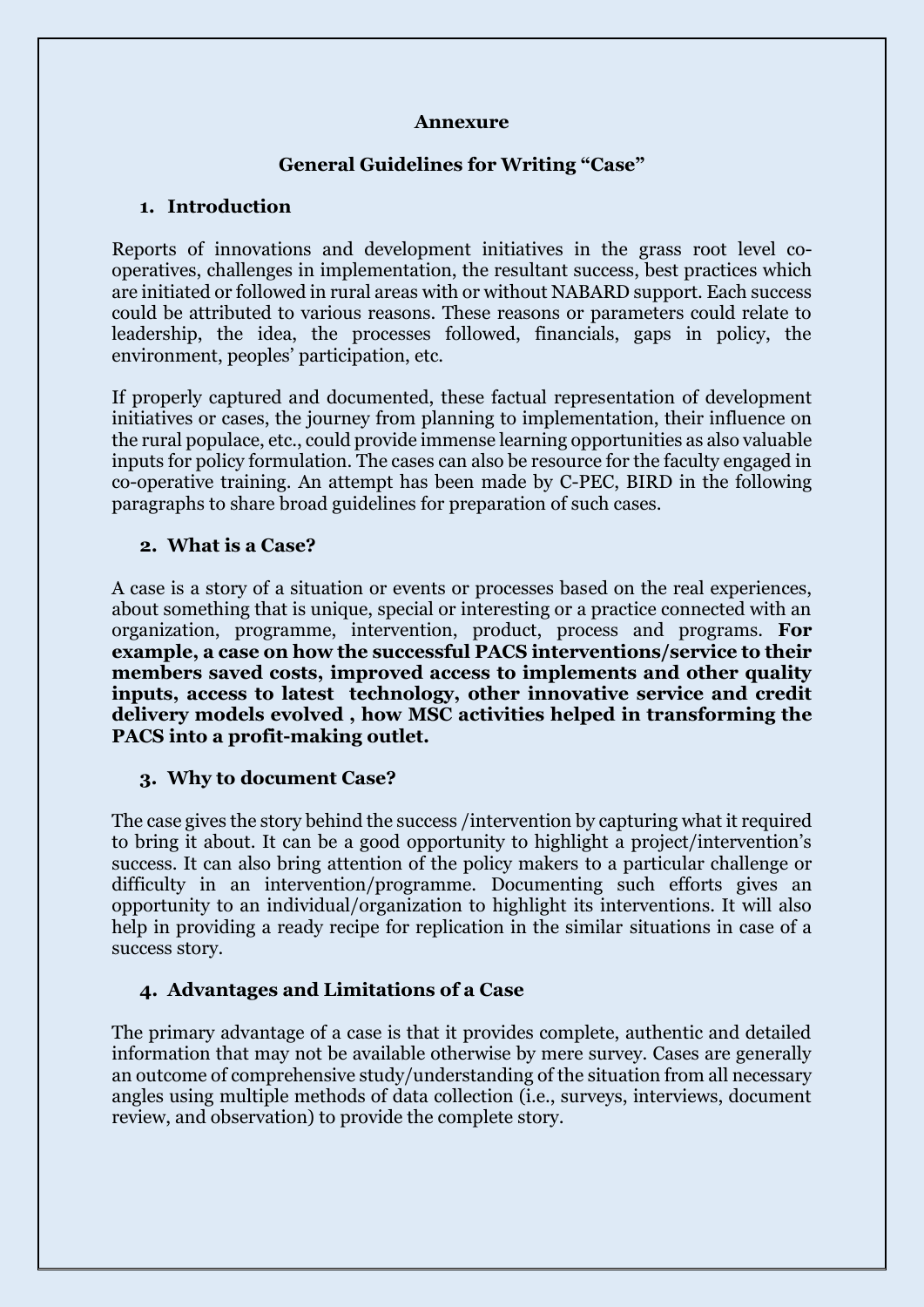A common complaint about cases is that it is difficult to generalize from one case to another. But cases have also been prone to over-generalization, which comes from selecting a few examples and assuming without evidence that they are typical or representative of the population or specific context. Thus, it is very important while writing a case to highlight sufficiently the conditions/situations that are responsible for causing an effect or result.

A case may provide detailed information about the case in narrative form. However, it may be difficult to hold a reader's interest if it is too lengthy. It will depend on the skills of writing a case that sustains readers' interest. Therefore, the main text of the case may be restricted to not more than 5 pages. The other necessary information, details etc., can go as annexures, if required.

#### **5. Theme for writing the Case**

**The thematic focus is "PACS as Multi-Service centres".** The cases may document success in promotion of PACS into MSC, adoption of technology, business development, access to credit and other inputs, governance issues, negotiation with market forces or any innovation in terms of service or credit.

#### **6. Format/Structure of the Case document**

The case document should be written in the following format:

#### **I. Title**

#### **II. Introduction/Background**

This includes background about the subject of the case.

#### **III. The Case**

The part in which the real content/data/information relating to the case is described. It should be a case minimum word limit of 2400 words (6 A4 size pages) with provision for annexures. An effective case should evince interest among readers. In addition, Trainer's Note could be of 2 more pages.

#### **IV. Points/Issues for Discussion**

It may be in the form of questions or simply stated as areas for analysis, discussion and for drawing inferences.

#### **V. Photographs**

## **4-5 High Definition Photograph of the activities undertaken under the PACS as MSC Scheme must be included in the case** *(Entries without HD photos will be rejected)*

Acknowledgements, references, annexures, etc., may be added wherever applicable.